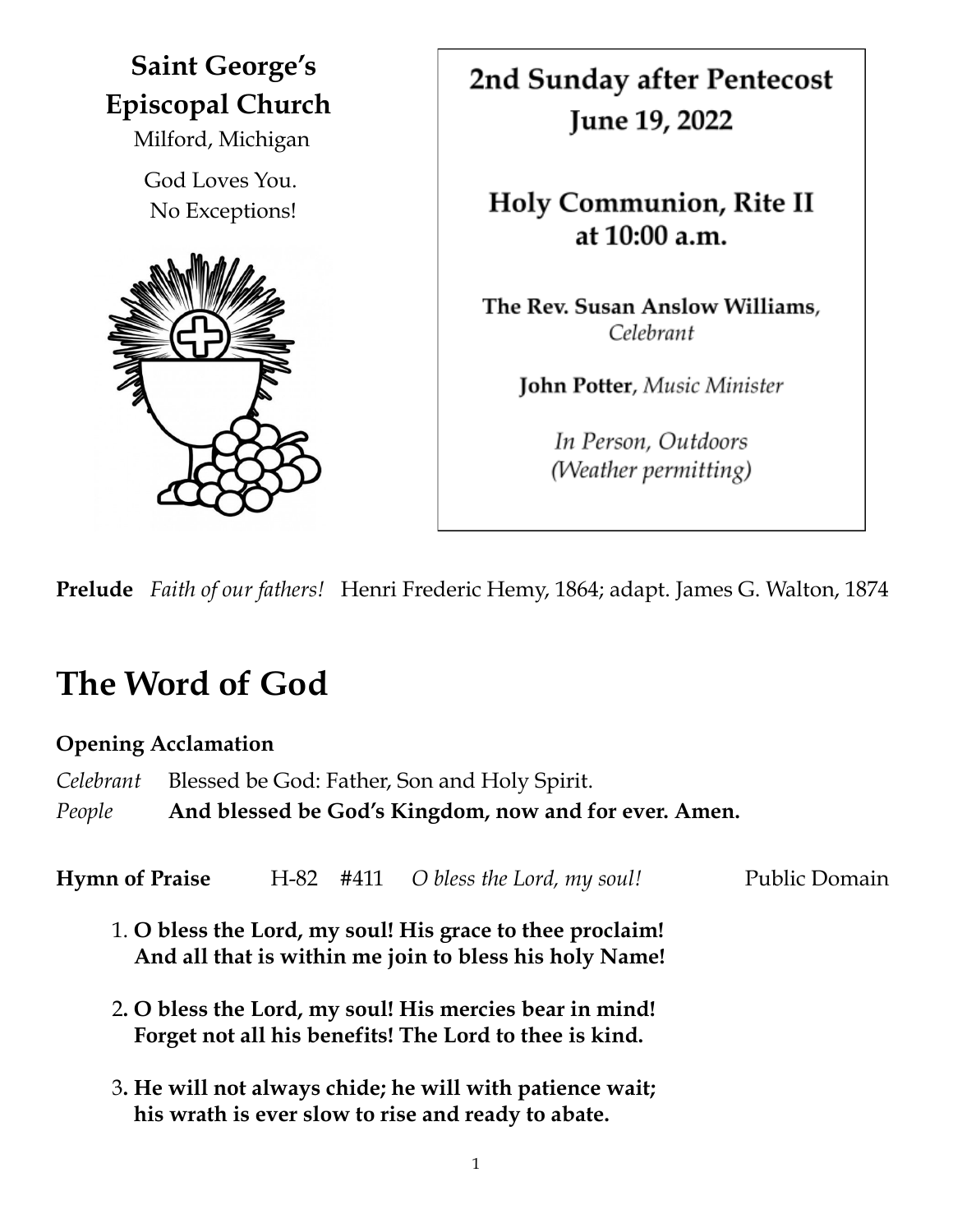- 4**. He pardons all thy sins, prolongs thy feeble breath; he healeth thine infirmities and ransoms thee from death.**
- 5**. He clothes thee with his love, upholds thee with his truth; and like the eagle he renews the vigor of thy youth.**
- 6**. Then bless his holy Name, whose grace hath made thee whole, whose loving-kindness crowns thy days: O bless the Lord, my soul!**

#### **Collect of the Day**

*Celebrant* The Lord be with you.

*People* **And also with you.**

*Celebrant* Let us pray.

O Lord, make us have perpetual love and reverence for your holy Name, for you never fail to help and govern those whom you have set upon the sure foundation of your loving-kindness; through Jesus Christ our Lord, who lives and reigns with you and the Holy Spirit, one God, for ever and ever. Amen.

#### **First Lesson** | **1 Kings 19:1-15a**

A reading from the First Book of the Kings, chapter 19, beginning at the first verse.

Ahab told Jezebel all that Elijah had done, and how he had killed all the prophets with the sword. Then Jezebel sent a messenger to Elijah, saying, "So may the gods do to me, and more also, if I do not make your life like the life of one of them by this time tomorrow." Then he was afraid; he got up and fled for his life, and came to Beer-sheba, which belongs to Judah; he left his servant there.

But he himself went a day's journey into the wilderness, and came and sat down under a solitary broom tree. He asked that he might die: "It is enough; now, O Lord, take away my life, for I am no better than my ancestors." Then he lay down under the broom tree and fell asleep. Suddenly an angel touched him and said to him, "Get up and eat." He looked, and there at his head was a cake baked on hot stones, and a jar of water. He ate and drank, and lay down again. The angel of the Lord came a second time, touched him, and said, "Get up and eat, otherwise the journey will be too much for you." He got up, and ate and drank; then he went in the strength of that food forty days and forty nights to Horeb the mount of God. At that place he came to a cave, and spent the night there.

Then the word of the Lord came to him, saying, "What are you doing here, Elijah?" He answered, "I have been very zealous for the Lord, the God of hosts; for the Israelites have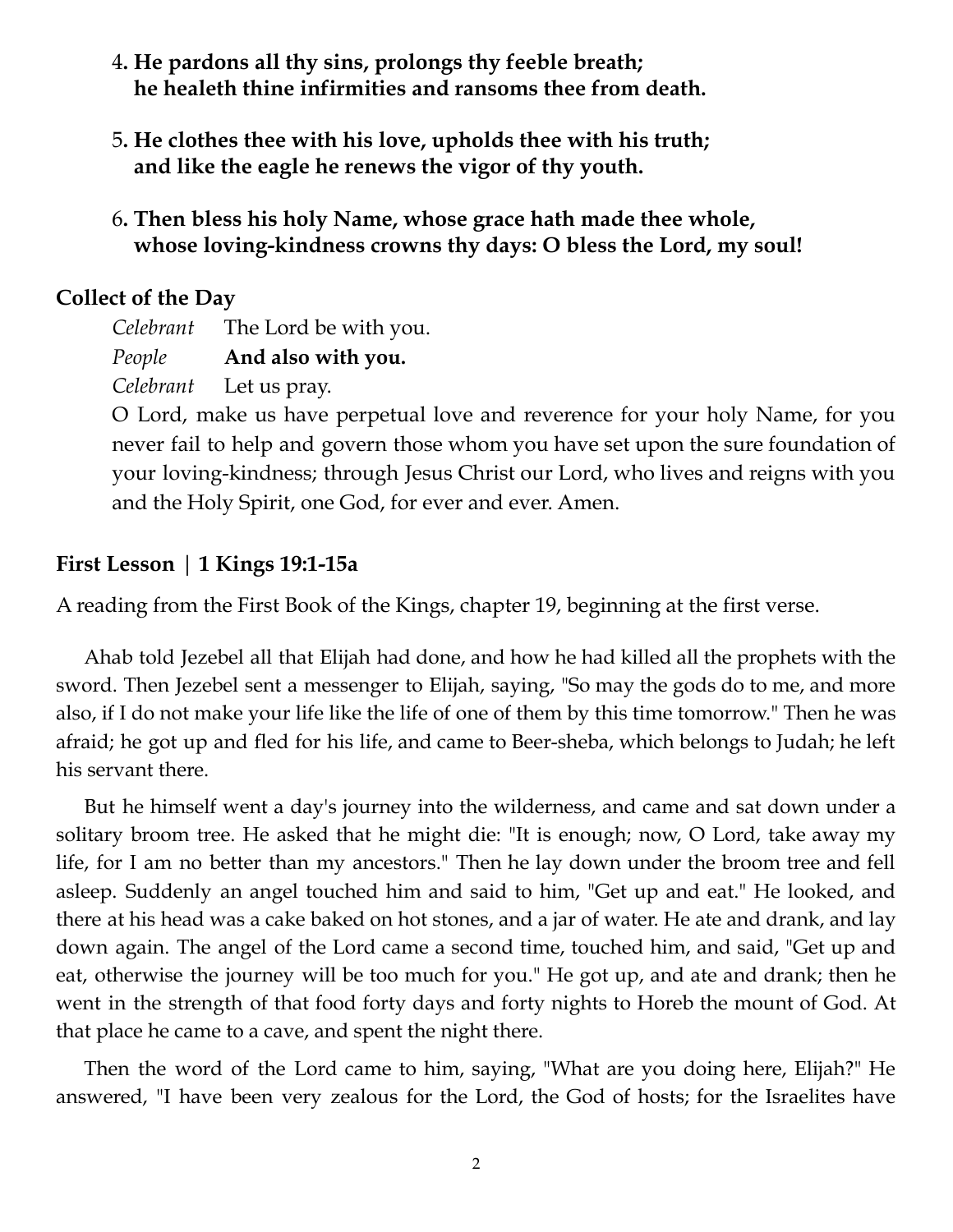forsaken your covenant, thrown down your altars, and killed your prophets with the sword. I alone am left, and they are seeking my life, to take it away."

He said, "Go out and stand on the mountain before the Lord, for the Lord is about to pass by." Now there was a great wind, so strong that it was splitting mountains and breaking rocks in pieces before the Lord, but the Lord was not in the wind; and after the wind an earthquake, but the Lord was not in the earthquake; and after the earthquake a fire, but the Lord was not in the fire; and after the fire a sound of sheer silence. When Elijah heard it, he wrapped his face in his mantle and went out and stood at the entrance of the cave. Then there came a voice to him that said, "What are you doing here, Elijah?" He answered, "I have been very zealous for the Lord, the God of hosts; for the Israelites have forsaken your covenant, thrown down your altars, and killed your prophets with the sword. I alone am left, and they are seeking my life, to take it away." Then the Lord said to him, "Go, return on your way to the wilderness of Damascus."

Hear what the Spirit is saying to the church. **Thanks be to God.**

#### **Psalter | Psalms 42:1-7**

- 1 As the deer longs for the water-brooks, \* so longs my soul for you, O God.
- 2 **My soul is athirst for God, athirst for the living God; \* when shall I come to appear before the presence of God?**
- 3 My tears have been my food day and night, \* while all day long they say to me, "Where now is your God?"
- 4 **I pour out my soul when I think on these things: \* how I went with the multitude and led them into the house of God,**
- 5 With the voice of praise and thanksgiving, \* among those who keep holy-day.
- 6 **Why are you so full of heaviness, O my soul? \* and why are you so disquieted within me?**
- 7 Put your trust in God; \* for I will yet give thanks to him, who is the help of my countenance, and my God.

**Sequence Hymn** H-82 #567 *Thine arm, O Lord, in days of old* Public Domain

1. **Thine arm, O Lord, in days of old was strong to heal and save; it triumphed o'er disease and death, o'er darkness and the grave. To thee they went, the blind, the deaf, the palsied, and the lame, the leper set apart and shunned, the sick with fevered frame.**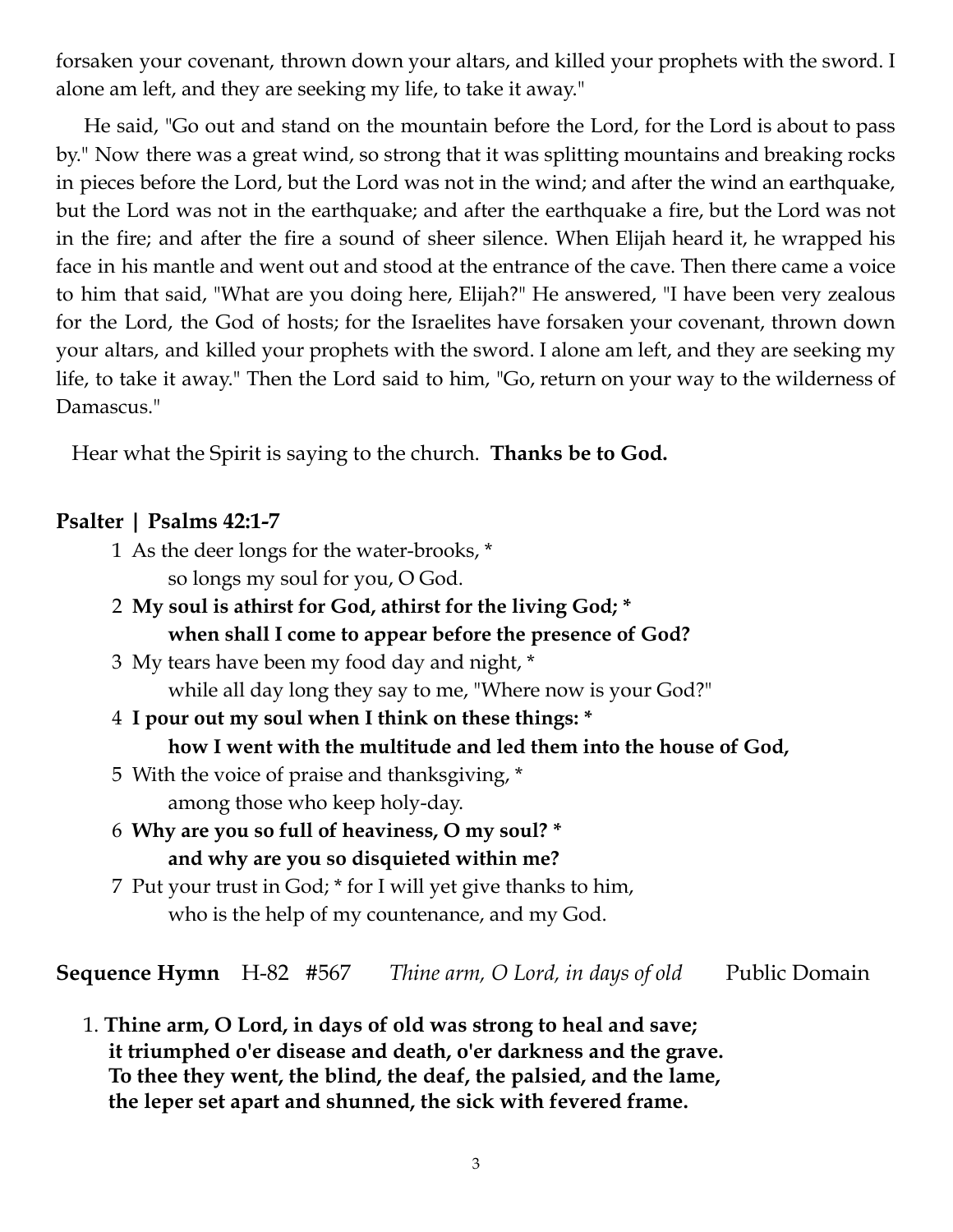2. **And lo! thy touch brought life and health, gave hearing, strength, and sight; and youth renewed and frenzy calmed owned thee, the Lord of light: and now, O Lord, be near to bless, almighty as of yore, in crowded street, by restless couch, as by Gennesaret's shore.**

#### **Holy Gospel** |**Luke 8:26-39**

*Priest* The Holy Gospel of our Savior Jesus Christ, according to Luke. *People* **Glory to you, Lord Christ.**

Jesus and his disciples arrived at the country of the Gerasenes, which is opposite Galilee. As he stepped out on land, a man of the city who had demons met him. For a long time he had worn no clothes, and he did not live in a house but in the tombs. When he saw Jesus, he fell down before him and shouted at the top of his voice, "What have you to do with me, Jesus, Son of the Most High God? I beg you, do not torment me" -- for Jesus had commanded the unclean spirit to come out of the man. (For many times it had seized him; he was kept under guard and bound with chains and shackles, but he would break the bonds and be driven by the demon into the wilds.) Jesus then asked him, "What is your name?" He said, "Legion"; for many demons had entered him. They begged him not to order them to go back into the abyss.

Now there on the hillside a large herd of swine was feeding; and the demons begged Jesus to let them enter these. So he gave them permission. Then the demons came out of the man and entered the swine, and the herd rushed down the steep bank into the lake and was drowned.

When the swineherds saw what had happened, they ran off and told it in the city and in the country. Then people came out to see what had happened, and when they came to Jesus, they found the man from whom the demons had gone sitting at the feet of Jesus, clothed and in his right mind. And they were afraid. Those who had seen it told them how the one who had been possessed by demons had been healed. Then all the people of the surrounding country of the Gerasenes asked Jesus to leave them; for they were seized with great fear. So he got into the boat and returned. The man from whom the demons had gone begged that he might be with him; but Jesus sent him away, saying, "Return to your home, and declare how much God has done for you." So he went away, proclaiming throughout the city how much Jesus had done for him.

The Gospel of the Lord. **Praise to you, Lord Christ.**

#### **Sequence Hymn Continues**

3. **Be thou our great deliverer still, thou Lord of life and death; restore and quicken, soothe and bless, with thine almighty breath: to hands that work and eyes that see, give wisdom's heavenly lore, that whole and sick, and weak and strong, may praise thee evermore.**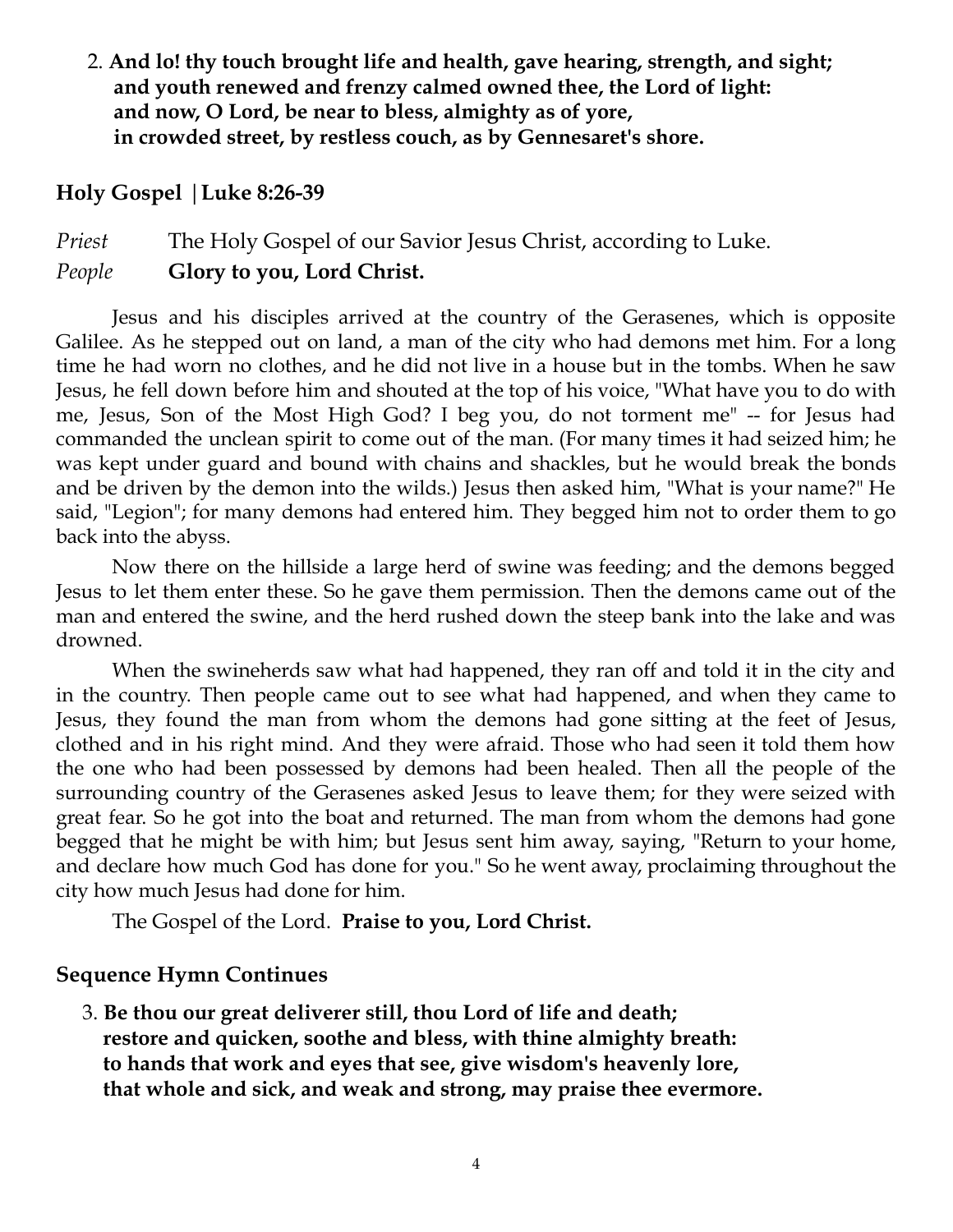**The Nicene Creed,** *said by all, standing as able*

**We believe in one God, the Father, the Almighty, maker of heaven and earth, of all that is, seen and unseen. We believe in one Lord, Jesus Christ, the only Son of God, eternally begotten of the Father, God from God, Light from Light, true God from true God, begotten, not made, of one Being with the Father. Through him all things were made. For us and for our salvation he came down from heaven: by the power of the Holy Spirit he became incarnate from the Virgin Mary, and was made man. For our sake he was crucified under Pontius Pilate; he suffered death and was buried. On the third day he rose again in accordance with the Scriptures; he ascended into heaven and is seated at the right hand of the Father. He will come again in glory to judge the living and the dead, and his kingdom will have no end. We believe in the Holy Spirit, the Lord, the giver of life, who proceeds from the Father and the Son. With the Father and the Son he is worshiped and glorified. He has spoken through the Prophets. We believe in one holy catholic and apostolic Church. We acknowledge one baptism for the forgiveness of sins. We look for the resurrection of the dead, and the life of the world to come. Amen.**

# **Prayers of the People**

*Leader* O God, we remember in your presence the needs and concerns of the world, the church, and those we love, asking you to hear our prayer.

> We pray for peace in the world, especially in Ukraine; and for all who are responding to the welfare of refugees, migrants, and prisoners.

Lord, in your mercy,

*People* **Hear our prayer.**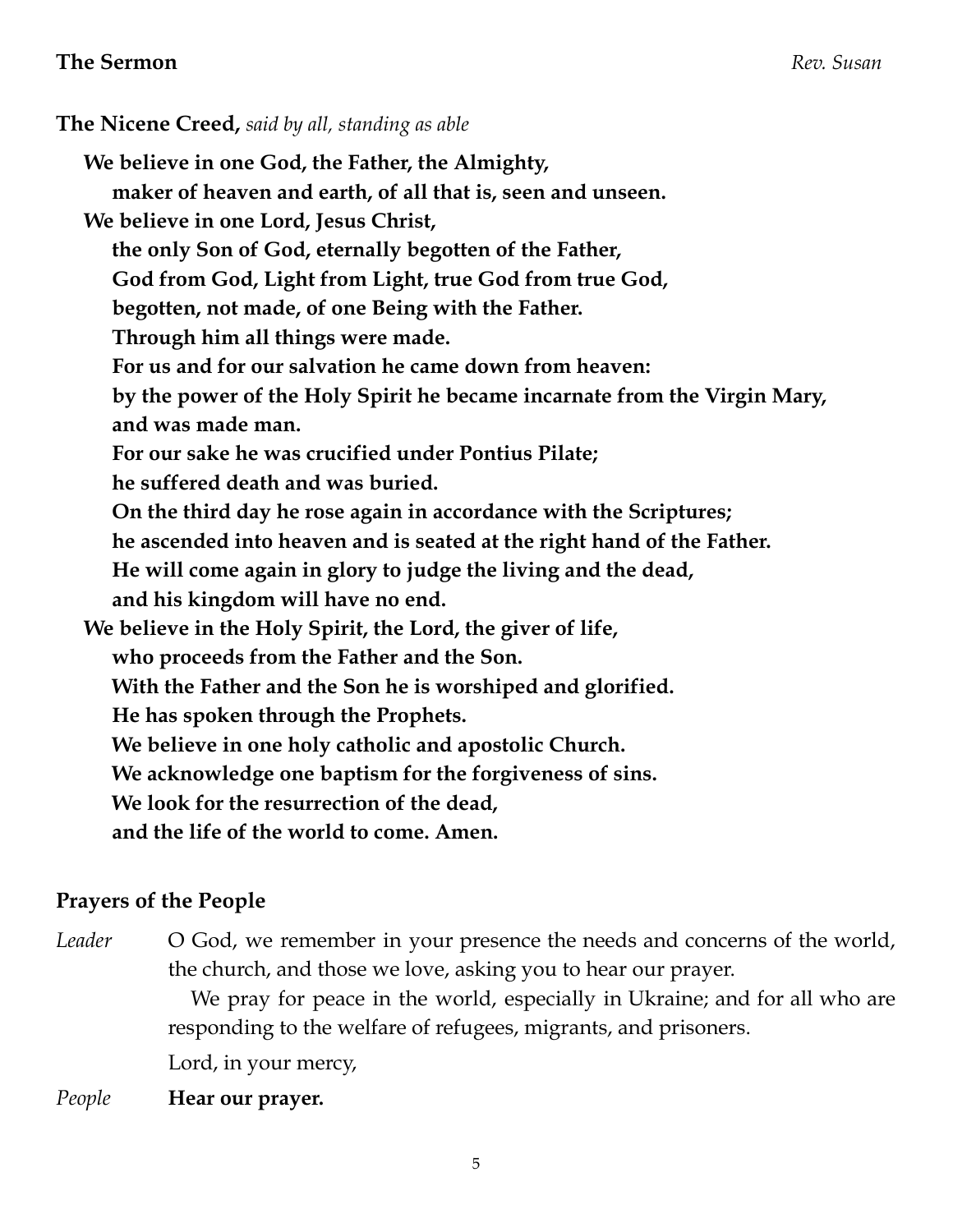*Leader* For Michael our Presiding Bishop, Bonnie our own Bishop, the clergy and Vestry of our parish, and the members and efforts of our Rector Search committee. We also pray for the clergy and people of Grace Church, Mt Clemens; Ascension, El Siebo, and Redeemer, Barahona, in the Dominican Republic. Lead us to your light and your truth.Lord, in your mercy,

# *People* **Hear our prayer.**

*Leader* We ask for healing in body, mind or spirit, for all who are on our parish prayer list: Anne, Christine, Edgar, Ferris, Glen, Hailey, Herb, Joan, Judi, Judy, Kim, Leeland, Lisa D., Lisa E., Liz, Marcia, Mary Lou, Michael, Pam, Robert, Ruth, Sharon, and others we would like to name… That they may feel and know God's grace. Lord, in your mercy,

# *People* **Hear our prayer.**

*Leader* We give thanks for those who have lived faithfully and died in the hope of your resurrection, especially those we would like to name…. May your Spirit keep strong our connections to one another, in this world and the next. Lord, in your mercy,

# *People* **Hear our prayer.**

Leader We give thanks for those celebrating birthdays this week; for those celebrating the anniversary of their marriage; and for 76 years of faithful Episcopalians worshiping as St. George's Church. Lord, in your mercy,

# *People* **Hear our prayer.**

# *The Celebrant says*

O Lord our God, accept the fervent prayers of your people; in the multitude of your mercies, look with compassion upon us and all who turn to you for help; for you are gracious, O lover of souls, and to you we give glory, Father, Son, and Holy Spirit, now and for ever. **Amen.**

# **Confession of Sin**

*Celebrant:* Let us confess our sins against God and our neighbor.

*Silence may be kept. The priest begins:*

**Most merciful God, we confess that we have sinned against you in thought, word, and deed, by what we have done, and by what we have left undone.**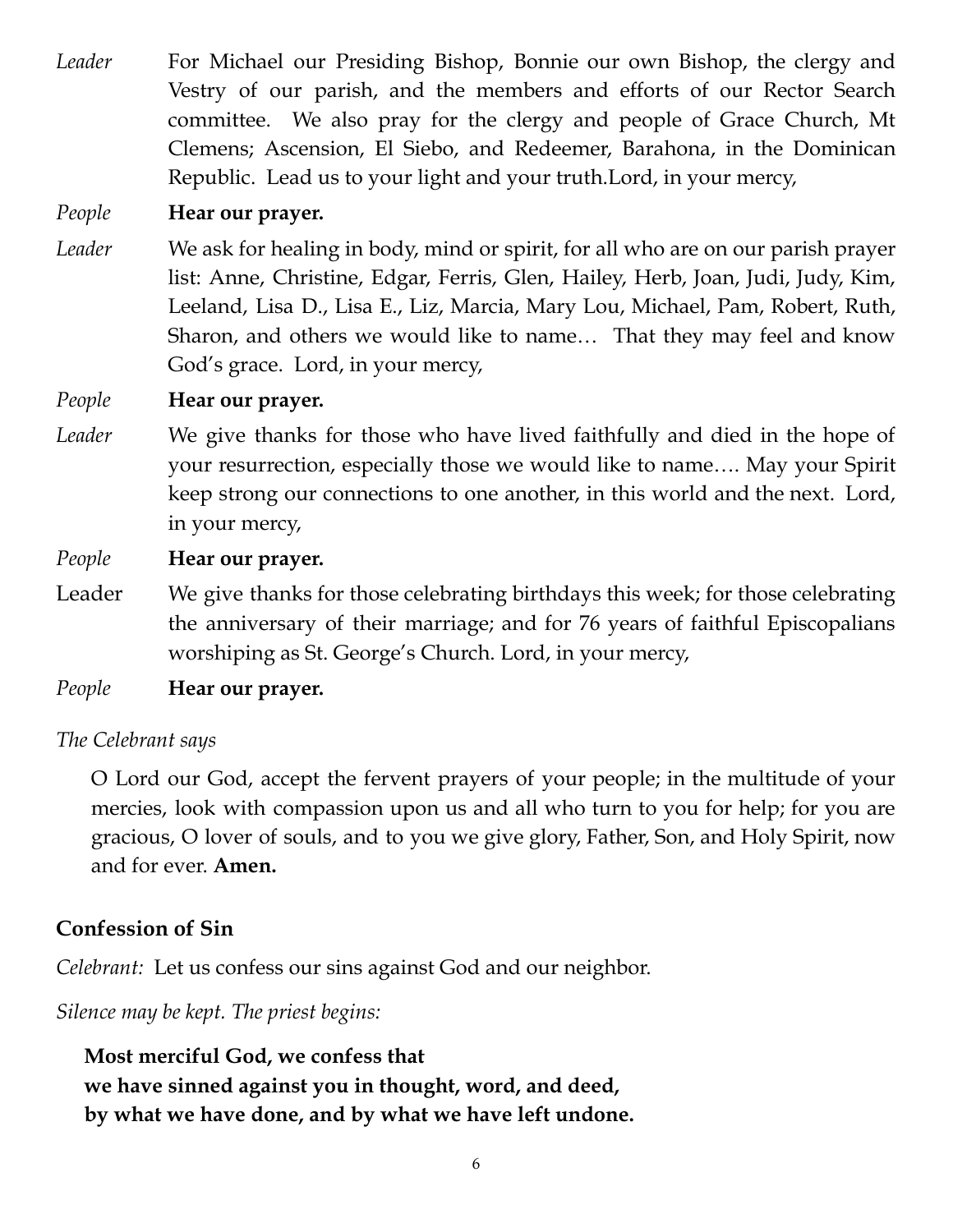**we have not loved our neighbors as ourselves. We are truly sorry and we humbly repent. For the sake of your Son Jesus Christ, have mercy on us and forgive us; that we may delight in your will, and walk in your ways, to the glory of your Name. Amen.**

# *The Celebrant declares Absolution of Sin:*

Almighty God have mercy on you, forgive you all your sins through our Lord Jesus Christ, strengthen you in all goodness, and by the power of the Holy Spirit keep you in eternal life. **Amen.**

# **The Peace**

*Priest* The peace of the Lord be always with you.

**We have not loved you with our whole heart;**

# *People* **And also with you.**

*Let us share the Peace of Christ, safely!*

# **Welcome and Announcements**

**Offertory Hymn** H-82 #587 *Our Father by Whose Name all fatherhood is known* Words – F. Bland Tucker ©1985 Church Publishing, Inc. Reprinted with permission under ONE LICENSE, License #A-723589. All rights reserved. The Choir will sing verses 1 & 2, Congregation please join in verse 3:

# **3. O Spirit, who dost bind our hearts in unity, who teaches us to find the love from self set free, in all our hearts such love increase, that every home, by this release, may be the dwelling place of peace.**

*Please stand as able, when the ushers come forward* **Doxology** Public Domain

**Praise God, from whom all blessings flow, praise him, all creatures here below; praise him above, ye heavenly host: praise Father, Son, and Holy Ghost. Amen.**

# **The Great Thanksgiving: Supplemental Prayer 2** *Enriching Our Worship*

The Lord be with you. **And also with you.**

Lift up your hearts. **We lift them to the Lord**.

Let us give thanks to the Lord our God. **It is right to give our thanks and praise.**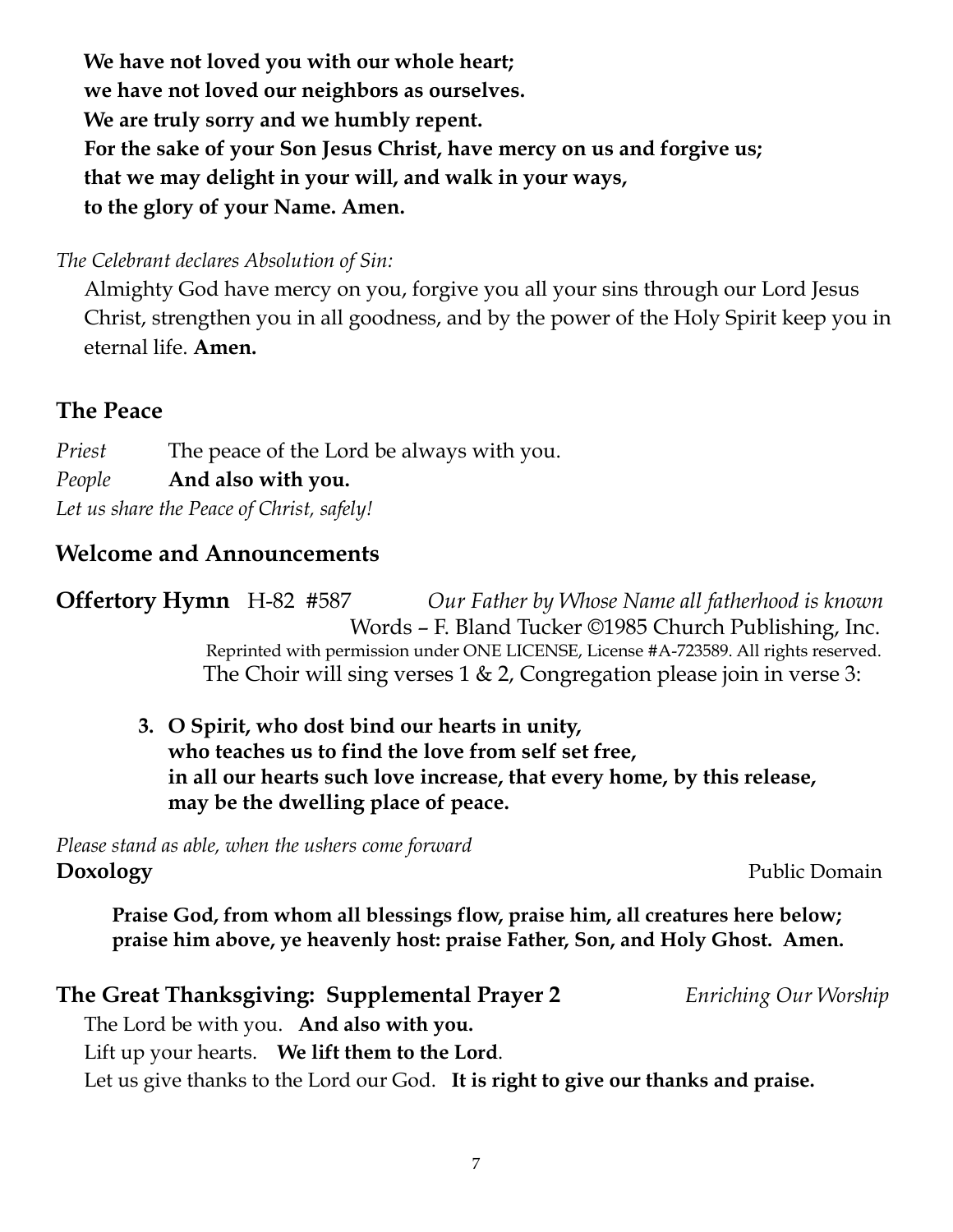We praise you and we bless you, holy and gracious God, source of life abundant. From before time you made ready the creation. Your Spirit moved over the deep and brought all things into being: sun, moon, and stars; earth, winds, and waters; and every living thing. You made us in your image, and taught us to walk in your ways.

But we rebelled against you, and wandered far away; and yet, as a mother cares for her children, you would not forget us. Time and again you called us to live in the fullness of your love. And so this day we join with Saints and Angels in the chorus of praise that rings through eternity, lifting our voices to magnify you as we sing:

**Holy, Holy, Holy Lord:** *WLP* #858 *Land of Rest*

setting by M. Pruner, © Church Publishing, Inc.

Reprinted with permission under ONE LICENSE, License #A-723589. All rights reserved.



*The Celebrant continues*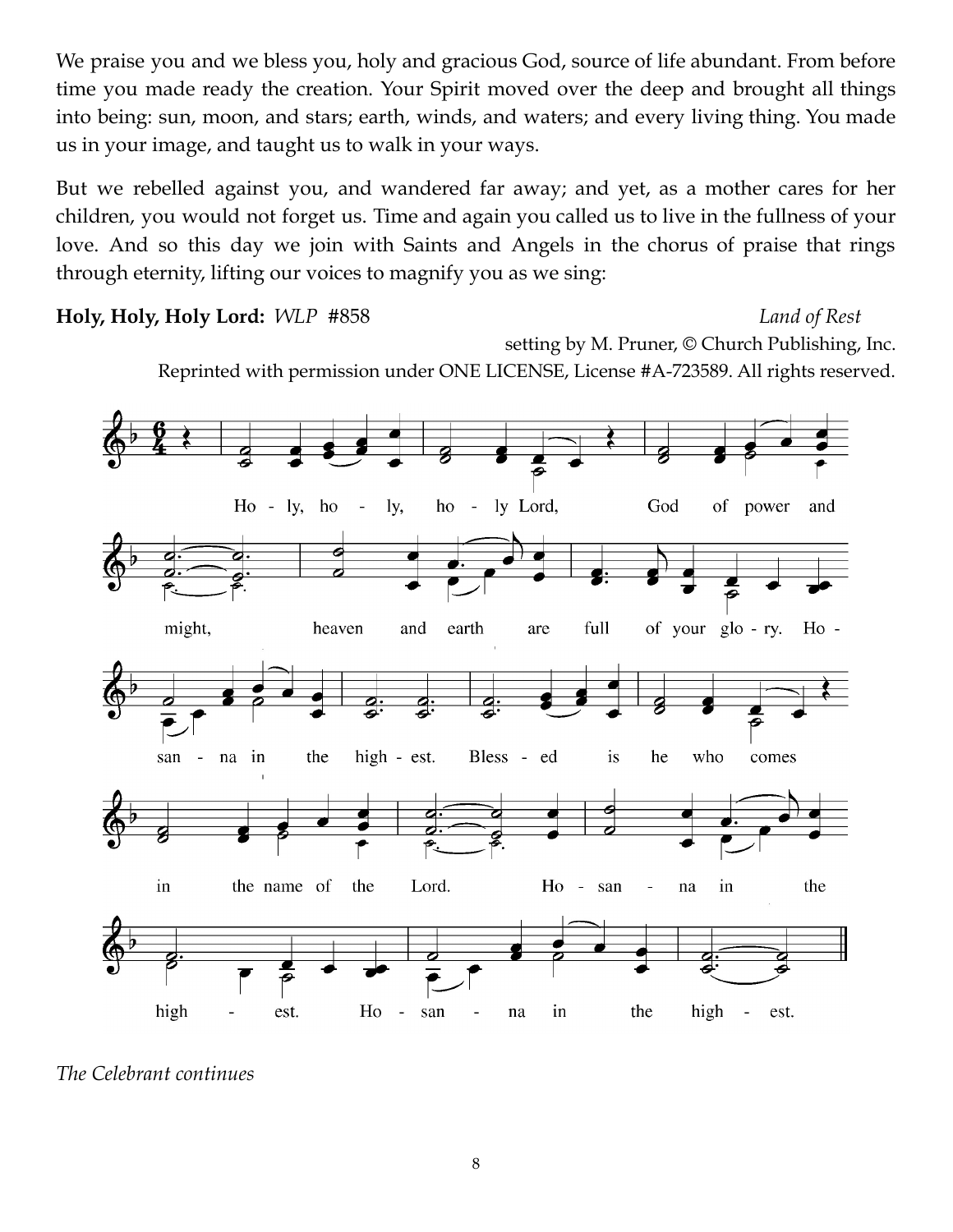Glory and honor and praise to you, holy and living God. To deliver us from the power of sin and death and to reveal the riches of your grace, you looked with favor upon Mary, your willing servant, that she might conceive and bear a son, Jesus the holy child of God.

Living among us, Jesus loved us. He broke bread with outcasts and sinners, healed the sick, and proclaimed good news to the poor. He yearned to draw all the world to himself yet we were heedless of his call to walk in love. Then, the time came for him to complete upon the cross the sacrifice of his life, and to be glorified by you.

On the night before he died for us, Jesus was at table with his friends. He took bread, gave thanks to you, broke it, and gave it to them, and said: "Take, eat: This is my Body, which is given for you. Do this for the remembrance of me."

As supper was ending, Jesus took the cup of wine. Again, he gave thanks to you, gave it to them, and said: "Drink this, all of you: This is my Blood of the new Covenant, which is poured out for you and for all for the forgiveness of sins. Whenever you drink it, do this for the remembrance of me."

Now gathered at your table, O God of all creation, and remembering Christ, crucified and risen, who was and is and is to come, we offer to you our gifts of bread and wine, and ourselves, a living sacrifice.

Pour out your Spirit upon these gifts + that they may be the Body and Blood of Christ. Breathe your Spirit over the whole earth and make us your new creation, the Body of Christ + given for the world you have made.

In the fullness of time bring us, with the ever-blessed Virgin Mary, blessed George, and all your saints, from every tribe and language and people and nation, to feast at the banquet prepared from the foundation of the world.

Through Christ and with Christ and in Christ, in the unity of the Holy Spirit, to you be honor, glory, and praise, for ever and ever. **AMEN.**

As our Savior Christ has taught us, we are bold to say,

**Our Father, who art in heaven, hallowed be thy Name,**

**thy kingdom come, thy will be done, on earth as it is in heaven.**

**Give us this day our daily bread.**

**And forgive us our trespasses, as we forgive those who trespass against us.**

**And lead us not into temptation, but deliver us from evil.**

**For thine is the kingdom, and the power, and the glory, for ever and ever. Amen.**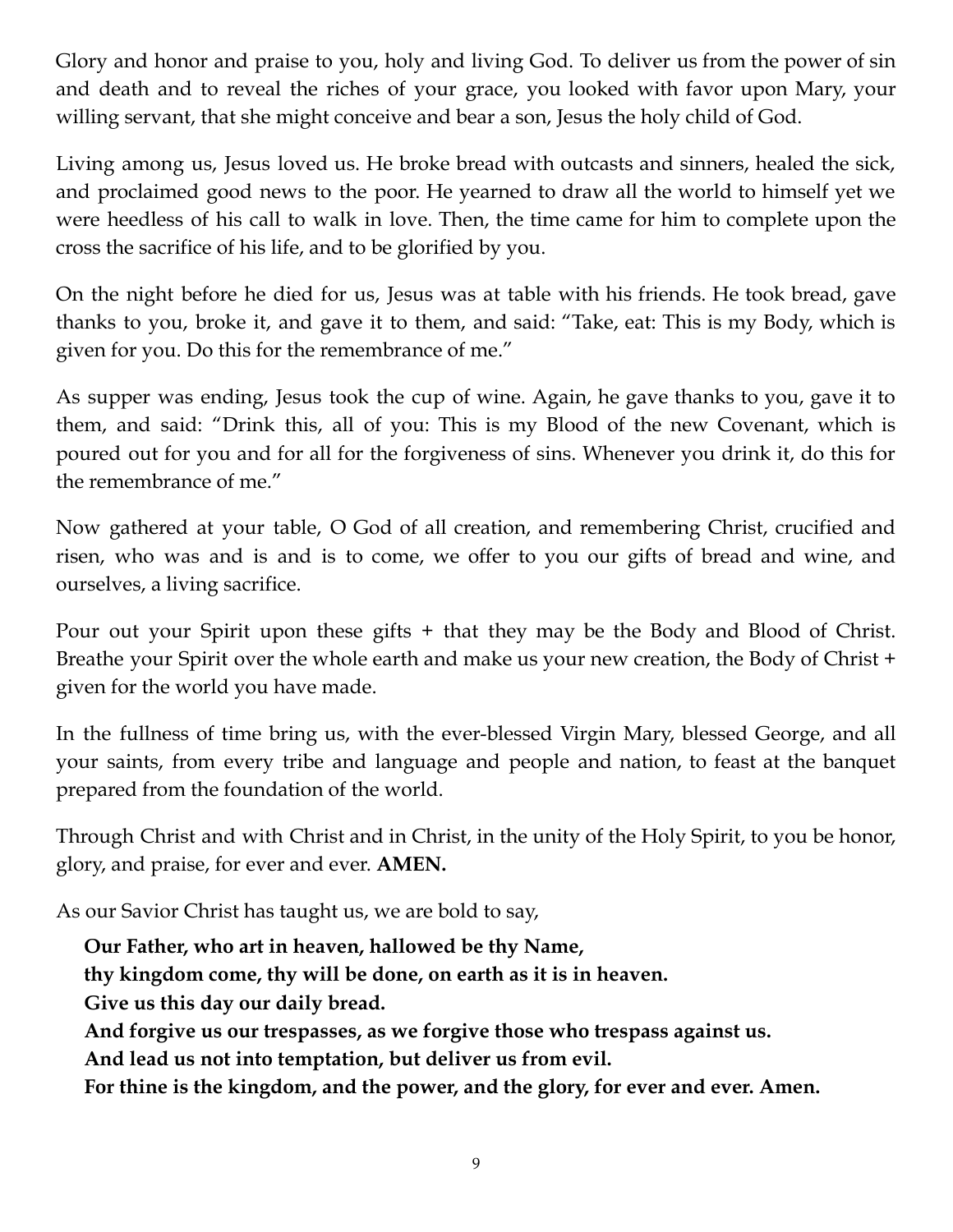### **The Breaking of Bread** *(silence follows)*

Alleluia! Christ our Passover has been sacrificed for us.

**Therefore let us keep the feast. Alleluia!**





# **Invitation to Communion**

The gifts of God for the people of God: Holy gifts for holy people.

**Communion Hymn** LEVAS II #151 *One Bread, one Body, one Lord of all* Words and Music - John B. Foley, SJ ©1978, 2001 Alfred Sacred Reprinted with permission under ONE LICENSE, License #A-723589. All rights reserved.

# *Refrain*

**One Bread, one Body, one Lord of all, one Cup of blessing which we bless. And we, though many, throughout the earth, we are one Body in this one Lord.**

- 1. **Gentile or Jew, servant or free, woman or man, no more.** *Refrain*
- 2. **Many the gifts, many the works, one in the Lord of all.** *Refrain*
- 3. **Grain for the fields, scattered and grown, gathered to one for all.** *Refrain*

**Post Communion Prayer,** *said together*

**Eternal God, heavenly Father, you have graciously accepted us as living members of your Son our Savior Jesus Christ, and you have fed us with spiritual food in the Sacrament of his Body and Blood.**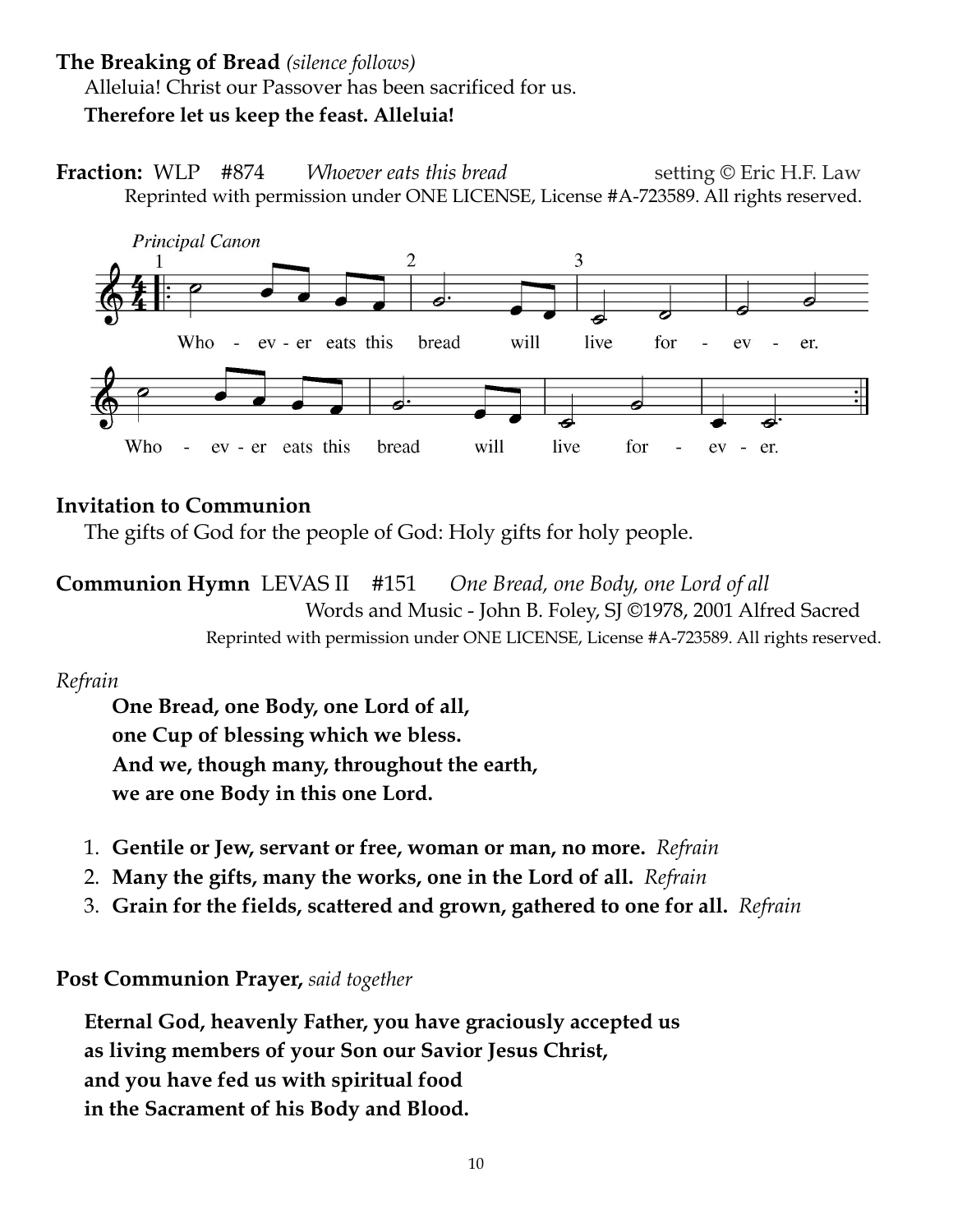**Send us now into the world in peace, and grant us strength and courage to love and serve you with gladness and singleness of heart; through Christ our Lord. Amen.**

# **The Blessing**

- **Closing Hymn** H-82 #607 *O God of every nation* Music- Public Domain Words - William Watkins Reid, Jr. ©1958 Hymn Society in the US & Canada Reprinted with permission under ONE LICENSE, License #A-723589. All rights reserved.
	- 1. **O God of every nation, of every race and land, redeem the whole creation with your almighty hand; where hate and fear divide us and bitter threats are hurled, in love and mercy guide us and heal our strife-torn world.**
	- 2. **From search for wealth and power and scorn of truth and right, from trust in bombs that shower destruction through the night, from pride of race and nation, and blindness to your way, deliver every nation, eternal God, we pray!**
	- 3. **Lord, strengthen all who labor that we may find release from fear of rattling saber, from dread of war's increase; when hope and courage falter, your still small voice be heard; with faith that none can alter, your servants undergird.**
	- 4. **Keep bright in us the vision of days when war shall cease, when hatred and division give way to love and peace, till dawns the morning glorious when truth and justice reign and Christ shall rule victorious o'er all the world's domain.**

# **Dismissal**

*Response:* **Thanks be to God!**

**Postlude** *March of the Men of Harlech* Welsh Melody, Arr. Wilbur Held